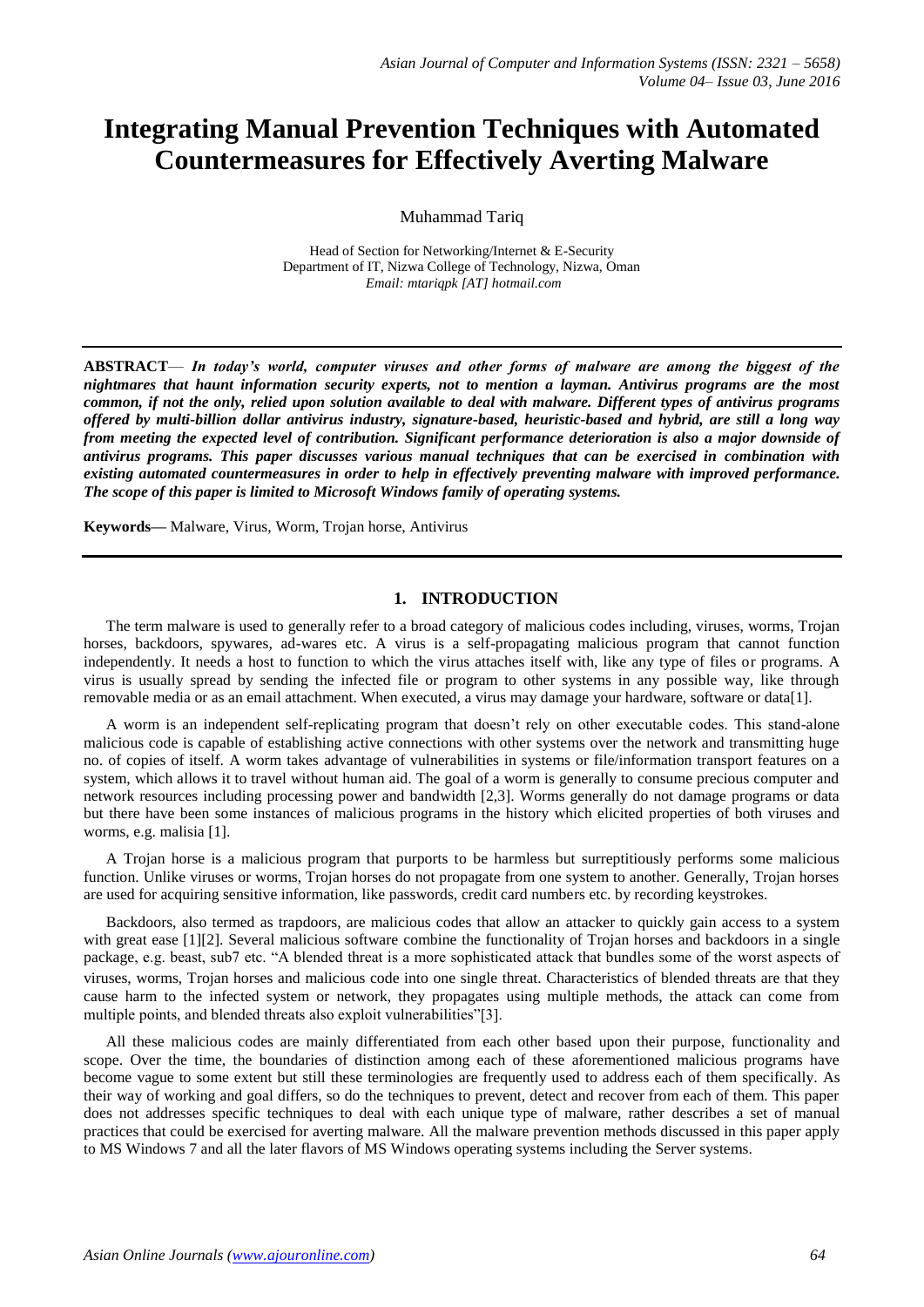## **2. BACKGROUND**

An antivirus program is the most commonly employed countermeasure to prevent, detect and remove malware from a system. Antivirus programs are mainly categorized in two types based on their way of working. A signature-based antivirus relies on an inbuilt database that contains virus definition files. Each virus definition file contains virus signatures and characteristics of a specific, already discovered, malicious program. The signature-based antivirus program works by comparing the characteristics and signatures defined in each virus definition file with every file in a system to identify the malicious programs. The database containing virus definition files needs to be frequently updated in order to receive the latest definition files for newly discovered malware. Heuristic-based antivirus programs are the second type. A heuristic-based antivirus relies on several techniques, mainly observing the characteristics and behaviour of programs and files, to detect suspicious activity[6]. Most of the antivirus programs rely on signature-based detection. Even the ones offering a hybrid solution mainly employ signature-based detection with limited heuristic-based features.

Both aforementioned types of antivirus programs suffer from several shortcomings. Principally, a signature-based antivirus cannot detect a zero-day-attack or the malware whose corresponding definition file is not present in the database. Heuristic-based antivirus programs are just too far from being mature enough to be solely relied upon. In terms of performance, signature-based detection is very processor-intensive, whereas heuristic-based are even worse.

A host-based firewall is a software program that filters incoming and outgoing traffic in a system. A firewall principally works by comparing the source and destination IP addresses of inbound or outbound traffic with a prespecified set of rules[9]. Since a firewall doesn't have a signature database like an antivirus program and it doesn't monitor application layer data, it cannot protect a system from incoming viruses or Trojan horses. However, a firewall does offer a limited ability to thwart worms trying to establish connections from or to a system from the external network.

The, not very commonly used, host-based intrusion detection/prevention systems function the same way as a firewall, but also contain a signature database. They are able to detect/prevent a broad range of attacks, including malware to some extent. These systems offer a limited ability to filter the malware trying to attack our devices over a network, but not against other sources like USB-drive, CD/DVD's etc[8].

The, even much lesser utilized, honeypot programs are used by professional security experts to attract the attackers towards a system in an attempt to learn the methods used by them in order to develop approaches to thwart them[7]. Honeypots are far from being a practical solution to malware for a common user.

# **3. MANUAL MALWARE PREVENTION TECHNIQUES**

The previous section discusses several currently utilized automated countermeasures that may be used to handle malware. Antivirus programs clearly dominate in terms of relevance and practicability in implementation against malware, along with a firewall to some extent. The previous section also identifies the limitations of available solutions and the need to fill the gap in security against malware.

This section describes various manual approaches that can be used, or integrated with existing automated solutions, to strengthen the defence against malware.

#### *3.1 Hiding and Execution Methods Used by Malware*

One of the most common sources of malware is removable media including USB-drives, CD/DVDs etc. Other common sources include WWW, email attachments, macros attached with MS Office documents etc.

It is important to note that a malicious program present in a hard drive, removable USB-drive, CD/DVD or elsewhere cannot perform the associated malicious function unless it, or the file it is attached with, gets executed. Among many possible examples, following are two ways commonly used by malicious programs to hide themselves and get executed in CD/DVDs and USB-disks.

#### *1) Autorun.inf*

Autorun.inf is a text-based configuration file that is mostly present in the root directory of a CD/DVD or USB-drive. MS Windows OS's look for this file to see which program to automatically execute when the media is connected<sup>[4]</sup>. Most of the malware take advantage of autorun.inf to get executed, either when the USB/CD is inserted or when the user double-clicks to open the drive. The malware is located somewhere in the drive, generally in a hidden folder, and the path of that malware is present in 'autorun.inf'[5]. This is one of the most common methods employed by malware to spread infections in MS Windows based systems.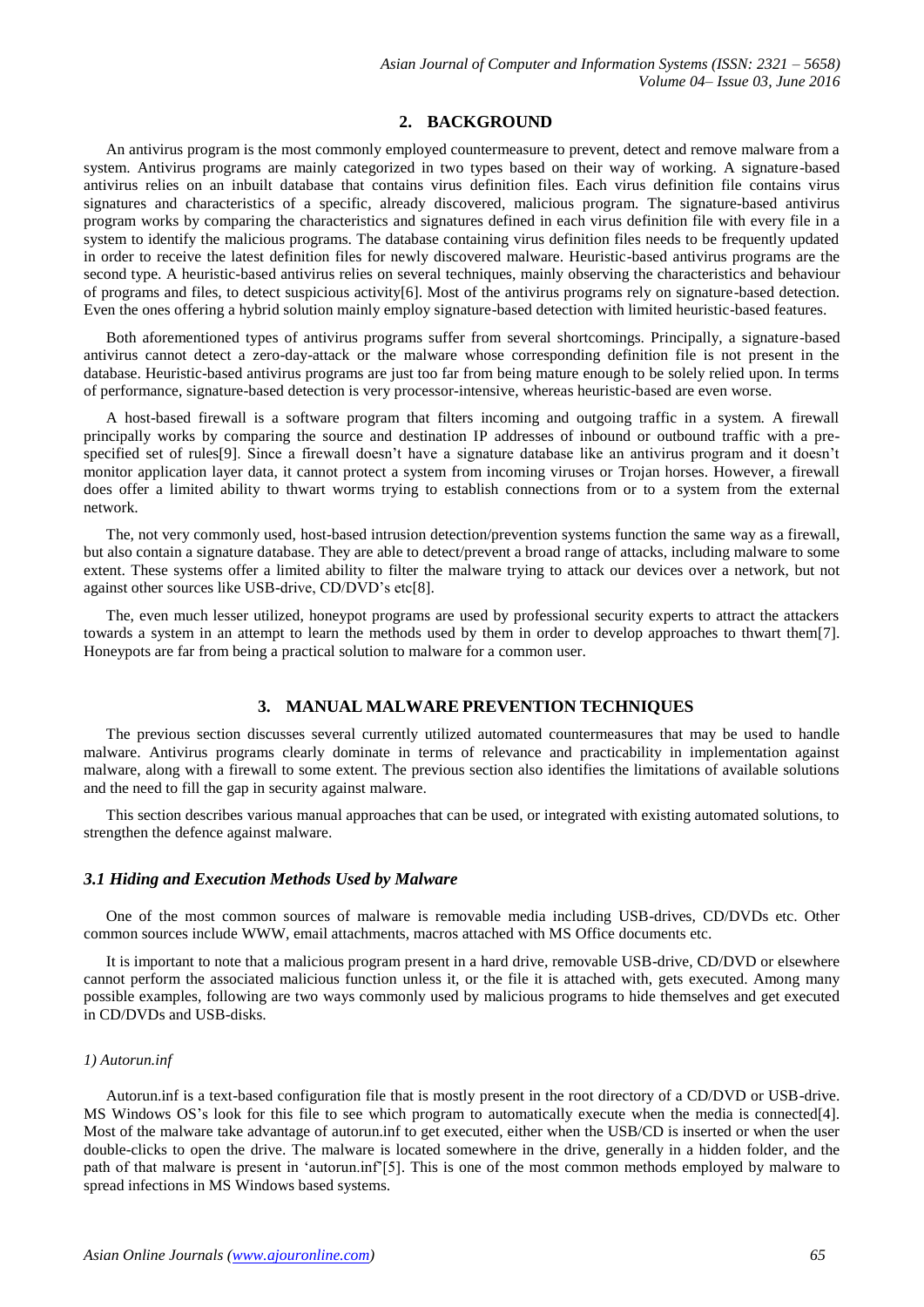#### *2) Benign icons and filenames*

Many malicious codes hide themselves in USB-disks and CD/DVD's by using a 'folder icon' and use the name of some other folder already present in that drive. Frequently, malicious program hides the folder whose name is used by it. These malicious programs also hide the extensions of all the files in the drive in order to hide their own extension. The purpose is to appear as a folder belonging to the user, making the user unintentionally double-click and execute the malicious program. When executed, the malicious program often opens the hidden folder by itself that the user intended, in order to maintain stealth. It has also been observed that when CD's or USB-drives are infected, sometimes you'll see a ‗folder icon' instead of a regular ‗drive icon' used by MS Windows OS. If you observe this, you can almost be sure that your drive is infected.

## *3.2 Preventing Malware from Execution*

Follow the instructions below to safely access your content from infected USB-drives, CD/DVD's and hard drives. However, it is important to mention that following these steps is of no use in an already infected system. In this case, detection and recovery procedures must be executed first to remove the infection from the system.

- 1. In order to prevent against the threat of infected Autorun.inf files, never double-click or right-click any root drive. Instead get all the root drives listed in the left-pan in MS Windows' 'My Computer' section (In Windows XP, this can be achieved by clicking the 'Folders' button in the top bar of Windows Explorer. Available by default in Windows 7/Vista/8/10). Select (single left-click) the intended drive in the left-pan to browse the drive contents in the right-pan. This ensures bypassing of Autorun.inf file.
- 2. Once inside the root drive, verify that file extensions are visible and hidden folders are showing. Check/uncheck the associated checkboxes from Windows Explorer path "Tools  $\rightarrow$  Folder Options  $\rightarrow$  View" in order to fulfill these requirements.
- 3. If System or Hidden attributes are set for any files/folders in your drive, you may still not be able to see them in your drive, even if you've correctly followed the previous step. In order to view them, un-set the Read-only, Hidden and System attributes of all the files, folders and sub-folders by executing the 'ATTRIB' command once in DOS Command Prompt program with switches '-s', '-h', '-r', '/D' and '/S'. All the files and folders should now be visible.
- 4. If you see Autorun.inf and other strange files, especially with exe, com, bat, vbs or pif extensions, delete them unless you specifically recognize them as trusted files. If you see any files with any extension but icons similar to the ‗folder icon', delete them. Folders do not have any extension. In an infected system, you may still not be able to see the extensions of your files in the drive you are currently browsing, as the malware in the memory might hide file extensions again as soon as you un-hided them. In this case, before double-clicking any folder, check the properties of that folder by right-clicking it. If you notice 'Application (.exe)', or anything else other than 'File Folder', in the ‗Type of File' field, what you are assuming to be a folder is not actually a folder, delete it immediately.
- 5. Rule of thumb keep the curiosity under control. It is as dangerous for a computer, as it is for a cat. If you intend to access content from your own USB-drive, most likely you recognize your content as well. Restrain your curiosity about any suspicious files (especially with dangerous extensions like exe, com, bat, vbs, pif etc.) you see in your drive and delete them before your system pays the price.
- 6. Alternate Method: Create a simple text file on your desktop and write the command 'del H: $\kappa$ .inf /F /S /O' inside (considering that ‗H' is the drive letter assigned to your USB-drive when it is connected to the system. Change the Drive letter accordingly). Now change the extension of this file from .txt to .bat. Execute this batch file before accessing your USB-drive to automatically remove the autorun.inf file from your USB-drive. Safely remove your drive and connect it back again. Keeping in mind the 'rule of thumb', feel free to browse and even directly open your USB-drive by double-clicking.

## *3.3 Other Manual Prevention Techniques*

- 1. Keep the operating system up-to-date. Make sure that 'Automatic Updates' are enabled and the system is automatically downloading latest security patches and services packs when it is connected to the Internet. This automatic online maintenance ensures that all known vulnerabilities are regularly fixed in the system.
- 2. Uninstall all unnecessary programs. They may not only deteriorate system performance, instead also make the system insecure by offering vulnerabilities to be exploited by malware.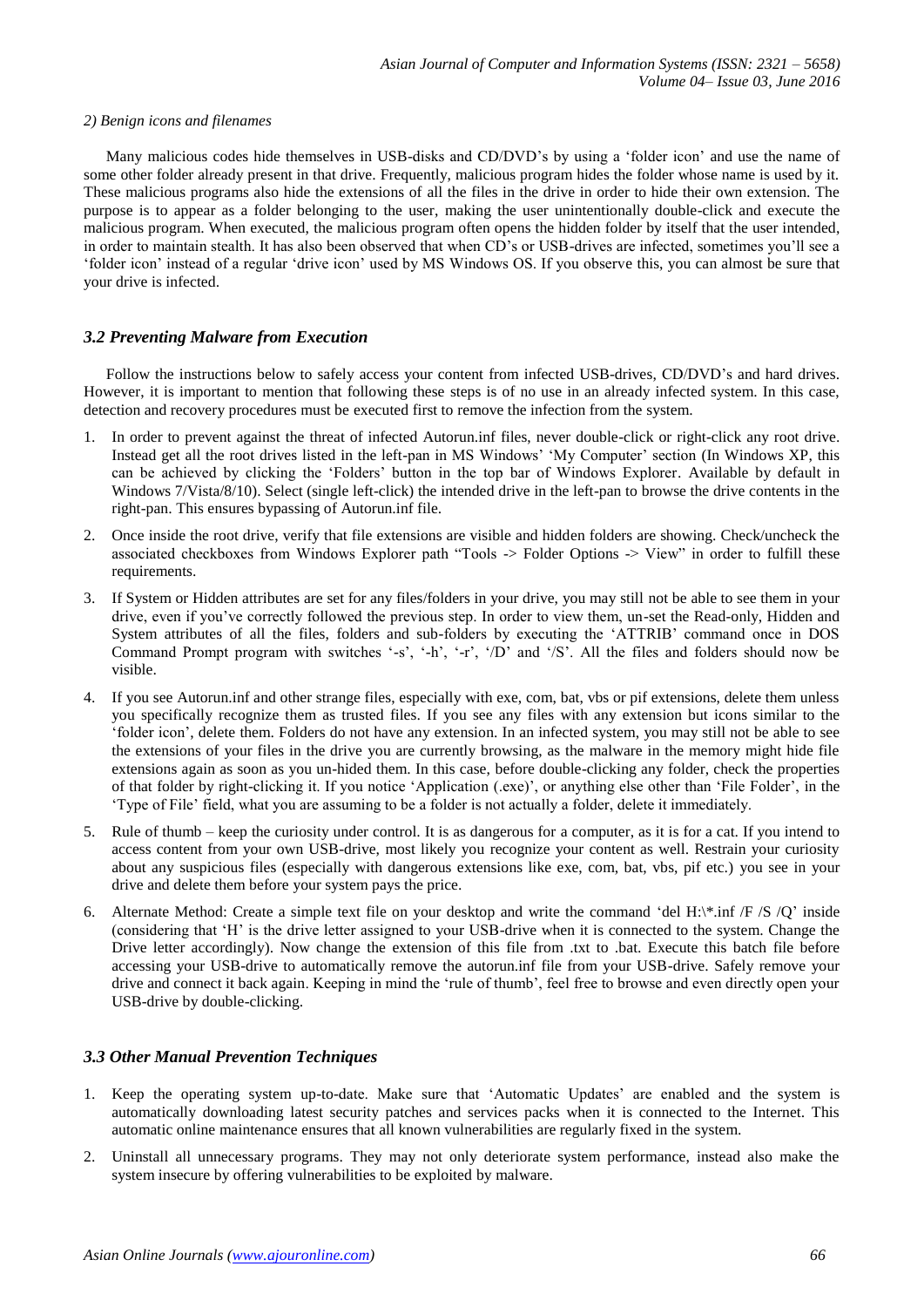- 3. Disable unnecessary services and startup programs. Unnecessary services not only deteriorate system's performance by consuming system's memory, rather also make the system more vulnerable by offering holes to be exploited by the attackers. The most convenient way to do this is to access the System Configuration utility in MS Windows 7 by typing 'msconfig' command in the run menu. Under the 'Services' Tab, check the checkbox stating 'Hide all Microsoft Services' and then uncheck all the unnecessary services. Observe the service name and manufacturer to take the decision. Even if you uncheck all of these services, after checking the 'Hide all Microsoft Services' checkbox, your system would still boot and function properly. If any program, like antivirus, creates any issue later, you may repeat the procedure to start the respective service again. A more comprehensive and better approach would be to disable unnecessary OS services also, which can be done by accessing 'Services Console' through ‗Administrative Tools' in the control panel. Similarly, for disabling unnecessary startup programs, use the ‗Startup' Tab in the System Configuration utility.
- 4. Ensure that the default Windows Firewall, or any other host-based firewall, is enabled for prevention against worms.
- 5. Disable Macros in MS office documents.
- 6. Frequently observe the startup folders of all the user accounts, specifically the default user, in your system to identify any malware present in your system. Any file/program placed in a startup folder gets automatically executed at system startup when the associated user logins into his account. Startup folders are one of the most common places exploited by malware to get executed on system startup. Following is the path to the startup folder of the default user.

*(Root):\Users\Default\AppData\Roaming\Microsoft\Windows\Start Menu\Programs\Startup (Windows 7 and Vista)*

## *(Root):\Documents and Settings\All Users\Start Menu\Programs\Startup (Versions prior to Vista)*

Where 'Root' refers to the hard disk partition in which OS is installed.

- 7. Frequently observe the startup folders in Windows Registry and remove malicious entries. Execute 'regedit' command in run menu to access Windows Registry editor and observe the following paths.
	- *H\_K\_L\_M\SOFTWARE\Microsoft\Windows\CurrentVersion\Run H\_K\_L\_M\SOFTWARE\Microsoft\Windows\CurrentVersion\RunOnce H\_K\_L\_M\SOFTWARE\Microsoft\Windows\CurrentVersion\RunOnceEx H\_K\_L\_M\Microsoft\Windows\CurrentVersion\RunServices H\_K\_L\_M\SOFTWARE\Microsoft\Windows\CurrentVersion\RunServicesOnce H\_K\_C\_U\Software\Microsoft\Windows\CurrentVersion\Run H\_K\_C\_U\Software\Microsoft\Windows\CurrentVersion\Runonce*
- 8. In order to prevent against email infections, refer to the rule of thumb discussed previously. Refrain from downloading any attachment with dangerous file extensions or coming from some unknown source.
- 9. For prevention over the WWW, keep the anti-phishing software enabled in your browser/ system. Refrain from unnecessarily clicking any tempting banners/links on doubtful websites or downloading suspicious stuff. If available, verify the hashes/digital signatures of files before downloading. Disable ‗automatic execution of unsigned ActiveX Controls and Applets' in your web browser and set the security level of your browser to high.

## *3.4 Advance Prevention Approaches*

- 1. Execute a suspicious program in a ‗Sand Box' (virtual machine) and observe, before executing it in your system. Sometimes, viewing the Hex Dump of a file also helps in identifying whether it is malicious or not.
- 2. Enable ‗System Restore', especially for the OS partition. In case of observing any suspicious events in the system, try restoring your system to a back-date, when the system was fine. If the malware prevents you from accessing System Restore, perform a ‗Clean Boot' using ‗System Configuration' Console (msconfig) and try accessing System Restore utility in 'Safe Mode'.
- 3. Many malicious programs replace legitimate DLL files of core OS processes (e.g. svchost.exe, smss.exe, crss.exe, winlogon.exe, lsass.exe etc). Using the signature verification utility, frequently verify the signatures of programs and DLL files in Windows directory (and all sub-directories) and observe unverified and unsigned files. The signature verification utility can be accessed by executing 'sigverif' command in the run menu, in all the versions of MS Windows.
- 4. Frequently observe open ports of your system using third party utilities (like Diamond CS Port Explorer) for identifying any Trojan horses or Worms in your system. Remove the associated programs if malicious ports are